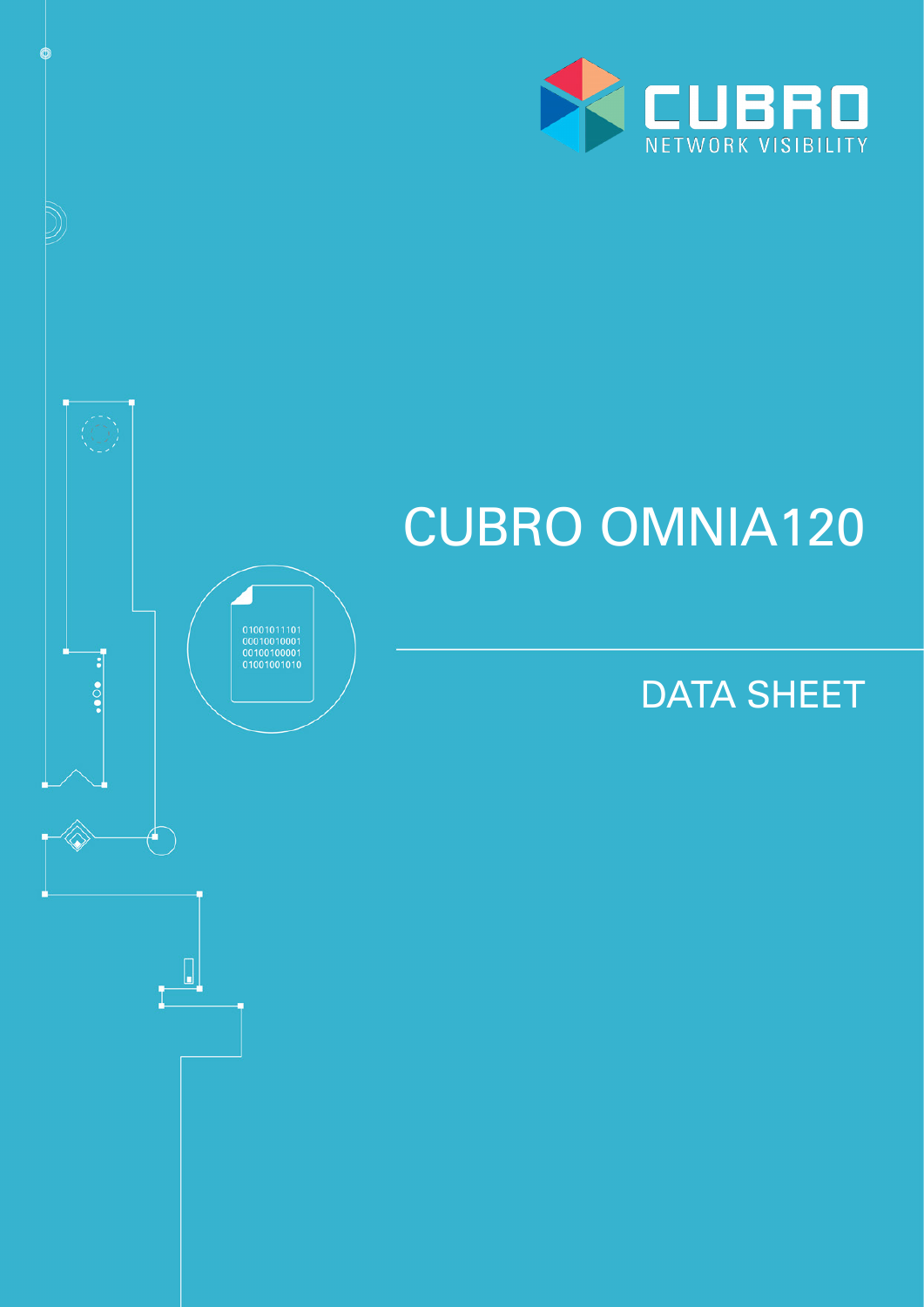

**DATA SHEET**| OMNIA120

#### **Omnia120** At a glance

#### **Definition**

The Omnia line is a collection of purpose-driven visibility and monitoring hardware paired with feature stacks developed over years of experience and engineering that encompass Cubro's Packetmaster (L2-4), Sessionmaster (L5+), and Appmaster (3rd party software) functionality.

#### **Advantages of Omnia120**

- •Aggregate, filter, and loadbalance traffic from 1, 10, 25, 40 or 100 Gbps links to multiple monitoring tools
- •2 x 24-Core ARM CPU
- •16GB Memory per CPU
- Internal M.2 SSD
- •Multiple expansion options
- •Support for any SFP and SFP+ (also 10 Gbit BASE-T)
- •Flexible prices model due to port licensing.
- •2-year warranty period

# **Product Overview**

Omnia takes Cubro's experience in Network Visibility and Monitoring and pairs it with an evolution of the EXA8 platform design. The result is a lineup of purpose-driven hardware with units covering applications of 10Gbps up to multi-100Gbps performance. Omnia combines feature stacks developed over years of experience and engineering, such as those of Advanced Network Packet Brokers, with high-performance multicore CPUs allowing for numerous first-party and thirdparty software applications, including those from partners and the open-source community. This approach offers customers greater choice and more functionality.

Omnia120 is an Enterprise Visibility node with high end L5 packet forwarding silicon, in combination with two ARM multicore CPUs for advanced visibility and security applications.

The unit comes with 48  $\times$  10/1 Gbit SFP+ and 4  $\times$  100/40 QSFP28 or 4 x 4 10/25 Gbit with breakout. The port licensing model allows running the Omnia120 also as a 24 x 10/1 SFP+ unit with or without the 4 x QSFP28 ports. Each of the two ARM CPUs are connected via a full duplex 100 Gbit interface for maximum application performance.

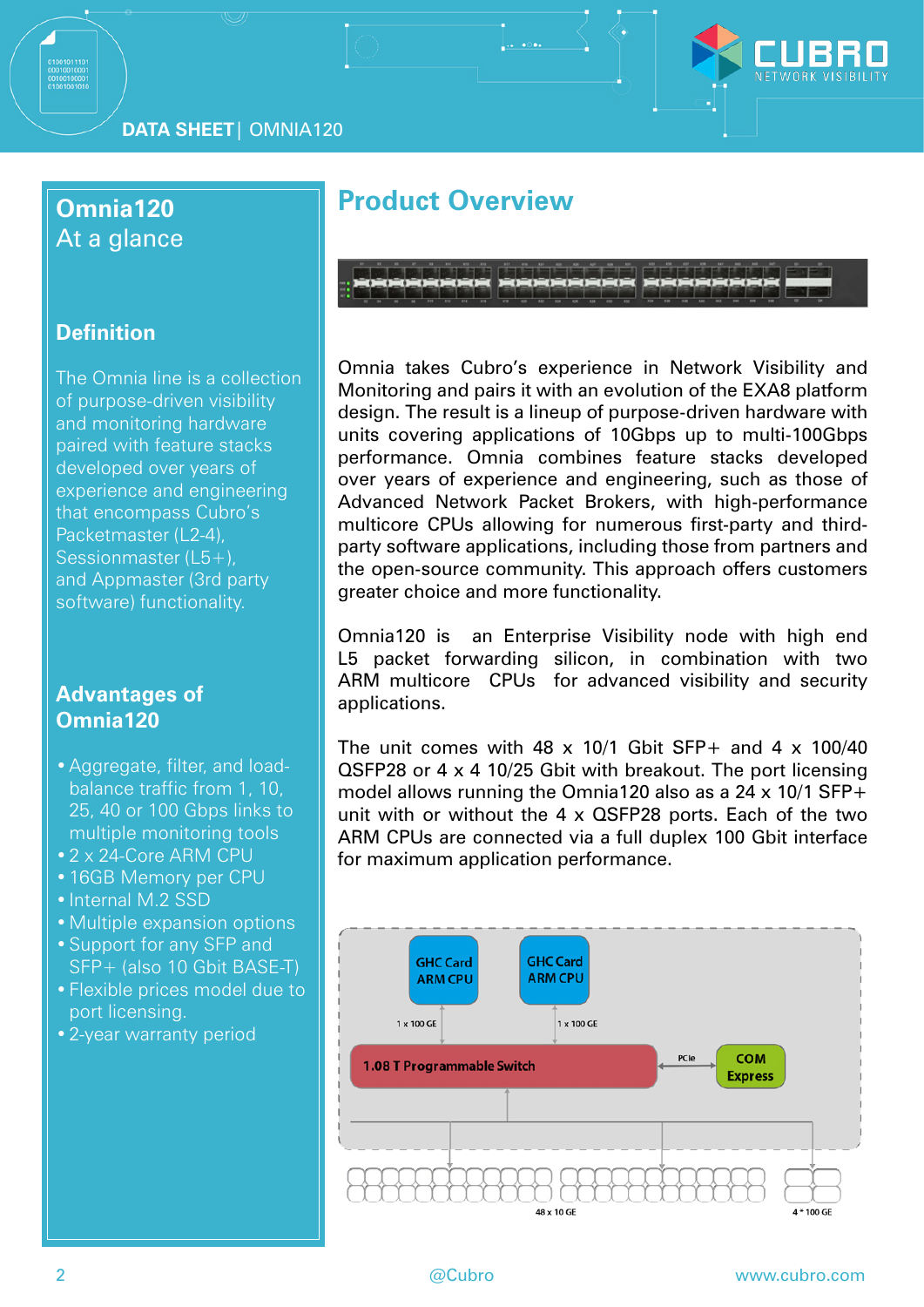



### Functions / Benefits

- •Versatile device with multiple software options to fill many roles
- •NetFlow generation and collector
- •Deep Packet Inspection (DPI)
- •Advanced Network Packet Broker
- Network analytics + Threat Detection
- •Supports third-party software and custom application

# **Product Capabilities / Features**

| Link/ Port Aggregation           | Aggregation many to any, and any to many<br>at all link speeds                                                                                   |
|----------------------------------|--------------------------------------------------------------------------------------------------------------------------------------------------|
| 100G distribution/load balancing | Traffic can be easily distributed across 1G,<br>10G, 25G, and 40G links to monitor highly<br>loaded 100 Gbps links                               |
| Jumbo Frame Support              | The Omnia120 supports jumbo Ethernet<br>frames with a size of up to 16000 bytes on<br>the Silicon switch and up to 9000 bytes on<br>the ARM CPUs |
| Support of IPv4 and IPv6         | Yes                                                                                                                                              |
| Ports                            | $48 \times 1/10$ G SFP/SFP + and $4 \times$ QSFP 40 Gbps<br>or QSFP28 100 Gbps<br>1 x 10/100/1000 Base-T (Management)<br>1 x RS232 Console       |
| Configuration / Communication    | <b>WEB GUI, REST API</b>                                                                                                                         |
| <b>Aggregation latency</b>       | Average $<$ 700 ns for 64-byte frames                                                                                                            |
| <b>MTBF</b>                      | 160.098                                                                                                                                          |
| <b>Packet Buffer</b>             | 24MB on switch layer                                                                                                                             |
| <b>Different Power Versions</b>  | 100-252 V AC power supply<br>(DC power modules available)                                                                                        |

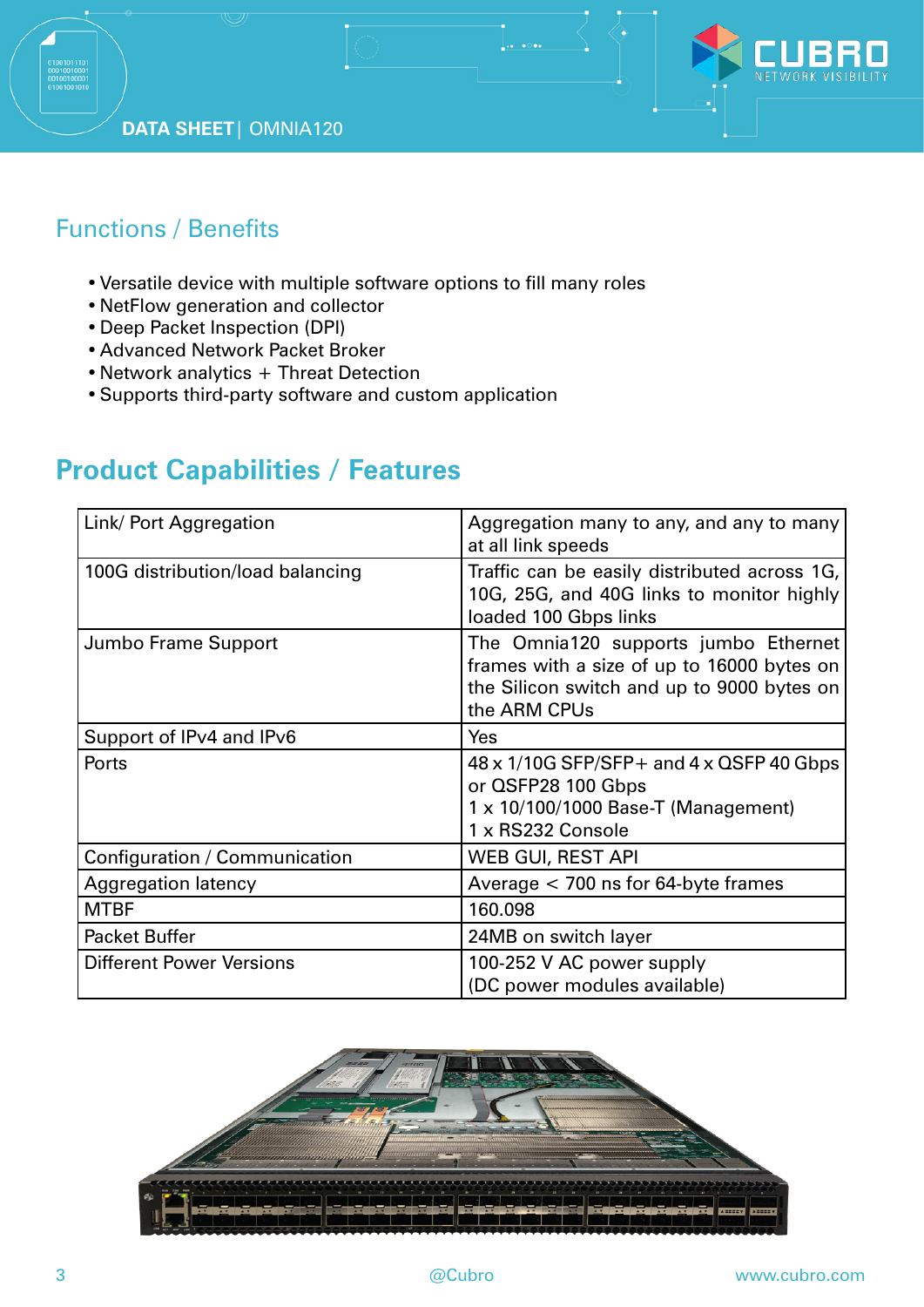**DATA SHEET**| OMNIA120



# **Technical Data / Specifications**

#### Operating specifications

Operating Temperature: 0ºC to 45ºC Storage Temperature: -10ºC to 70ºC Relative Humidity: 10% min, 95% max (non-condensing)

#### Mechanical specification

Dimension (WxDxH): 440 x 560 x 44 Weight: 12,9 kg Airflow: Front-back

#### Electrical specifications

Input Power: 100-240V, 2A, 47-63 Hz (AC version) Maximum Power Consumption: 550W

#### **Certifications**

Fully RoHS compliant CE compliant Safety - UL 60950-1 / CSA C22.2 60950-1-07 / IEC 60950-1 (2005) EN 60950-1 (2006)

#### **Ports**

48 x 1/10 Gbps full duplex Ports for any kind of SFP/SFP+

4 x 40/100 Gbps full duplex ports for any kind of QSFP/QSFP28

- •Each port can be input and / or output depending on the application and configuration
- •All QSFP/ QSFP 28 ports support breakout cables to 4 x 10G or 4 x 25G interfaces

#### Management

Management Port: (1) RJ45 10/100/1000 Mbit Configuration (CLI) Port: (1) RS-232 DB9 USB

#### **Indicators**

(All ports) Link LEDs (All ports) Activity LEDs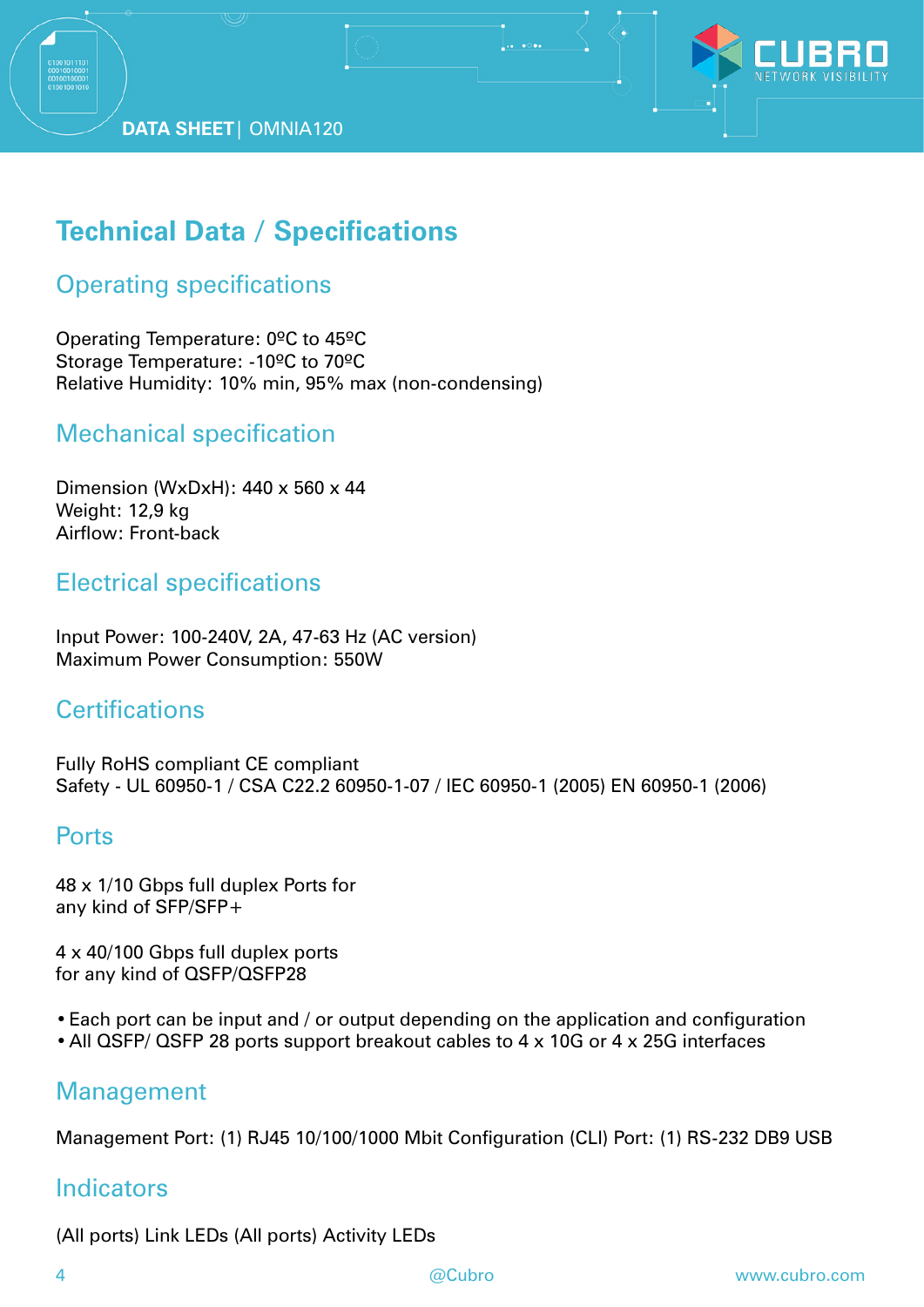

# **Applications / Solutions**

#### **Deduplication**

The Omnia120 is capable of finding and deleting duplicate packets. Duplicates can cause a lot of issues. The obvious issue is that double the amount of data requires double the amount of processing power, memory, power, etc. However, the main issue is false positives: errors that are not really errors or threats that are not actually threats. One common way that duplicates effect analysis is by an increase in TCP out-of-order or retransmission warnings.

Debugging these issues takes a lot of time, usually the time an overworked, understaffed network operations or security team does not have. In addition, any analysis performed based on this information is probably not reliable, so this only exacerbates the issue. The Cubro Omnia120 offers a deduplication function to eliminate duplicated packets and protect monitoring equipment from getting overloaded.

#### Deep Packet Inspection

The Omnia120 is capable of performing Deep Packet Inspection using Cubro's custom DPI engine. Ever-increasing amounts of encrypted network traffic has created a situation where IP address and port numbers are no longer sufficient for identifying traffic and what protocols are in use. Cubro's DPI engine can identify 4000 different applications, even when they are ciphered, providing invaluable information to analytics, policy enforcement, and security tools.

#### Advanced Network Packet Broker

The Omnia120 can be utilized as a full-featured advanced network packet broker incorporating the functions of Cubro's Packetmaster and Sessionmaster feature stacks. Such functions include aggregation, traffic replication, filtering, header stripping, active tunnel termination, loadbalancing, deduplication, and much more.

# **Additional Information**

AppMaster, custom applications, and scripting.

The Omnia120 takes advantage of Cubro's AppMaster, a full-fledged Ubuntu Linux environment capable of supporting a wide range of open-source software as well as applications from Cubro's AppMaster partners, such as NTOP and QXIP.

AppMaster also allows users to build custom applications with various programming and scripting languages. The Omnia120 also features a REST API further enhancing the ability to automate tasks and integrate functions with other devices within the network.